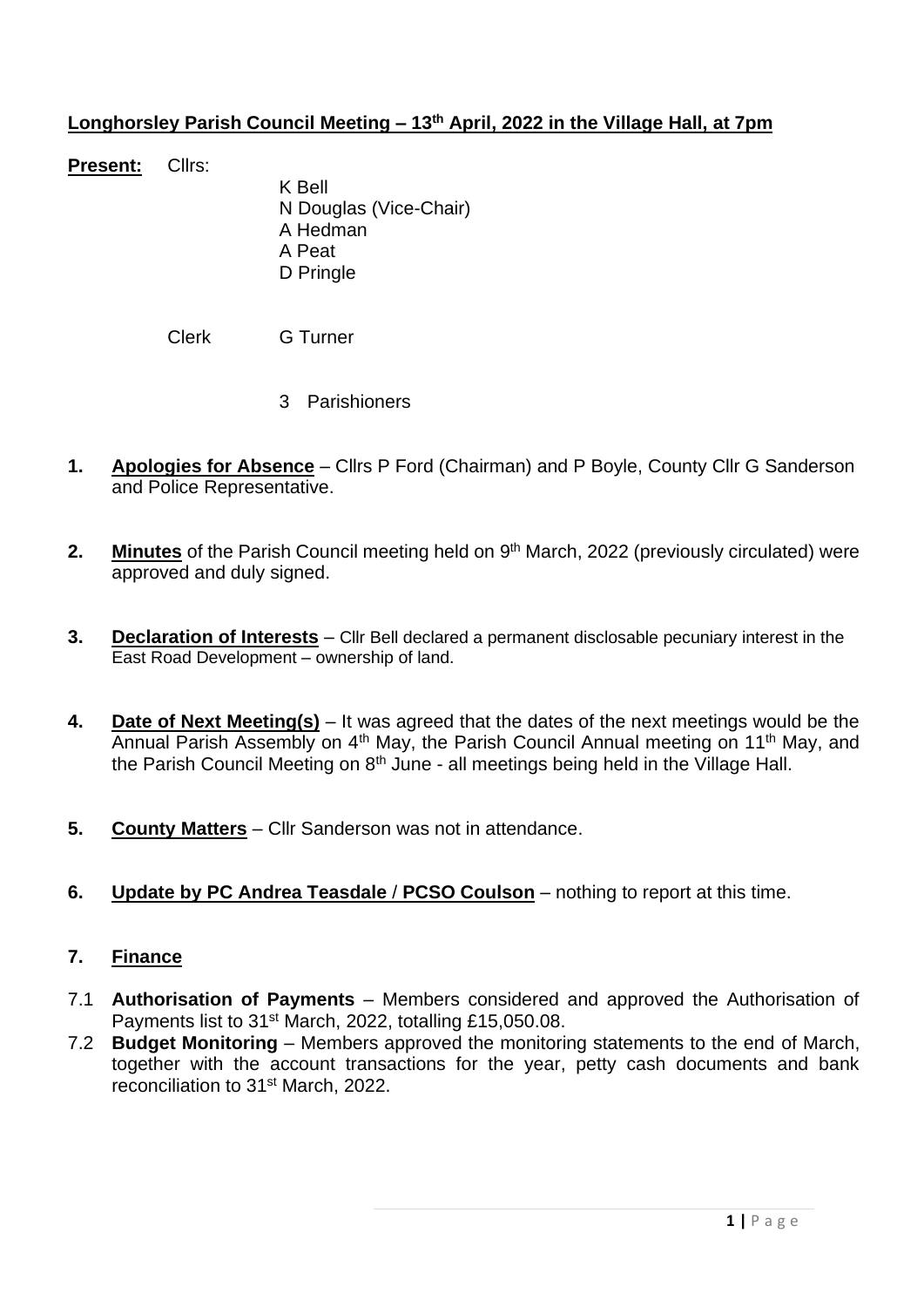### **8. Routine Items for Review**

#### 8.1a**) Planning Decisions**:

21/04044/RETRES Change of use from retail to residential re Belmont, East Road – application PERMITTED by NCC.

21/01300/CLEXIS Application for a lawful development certificate for an existing use of site as residential for a rural worker and single storey dwelling – application PERMITTED by NCC.

#### 8.1b) **Review of Planning Applications**:

22/01182/MISC The intention to apply for an exemption to operate as a 5-van site at the Lakes, South Linden Farm – no objections.

22/00974/FUL Construction of new oak framed porch to front of house at 17 Wilding Place – no objections.

*Cllr Peat declared a personal interest in this application*

22/0900/OUT Outline planning application for residential development of up to 5 dwellings at Land South West of Field Head House – the Clerk has submitted the agreed objections in line with the previous application for this site.

22/00853/TREECA Fell one Goat Willow at Dawn Cottage – no objections.

22/00748/FUL Two storey side, front and rear extension and porch at Velkommen, East Road – no objections

8.1c) The Chairman asked the Clerk to keep the following applications on the Agenda in order to ensure that they were not forgotten:

| 20/01242/FUL  | Belmont – change of use approved by NCC |
|---------------|-----------------------------------------|
| 21/01300/VARY | Caravan Low Southward Edge              |
| 21/01561/FUL  | Westridges                              |

- 8.1d) 21/02183/FUL Conversion of self-contained house to create additional 2-bedroom dwelling - 1/2 South Road – members noted that this application, which NCC refused, has now gone to Appeal.
- 8.2 **Moor Management Committee –** members received the draft minutes from the meeting of the Committee held on site on 6<sup>th</sup> April. Cllr Pringle informed the meeting that he had made contact with Northumbria Fencing and that the representative has walked the NW perimeter, adjacent to Smallburn Farm. 20 replacement posts are required together with some tightening of the wires – this work has now been placed on their schedule.

### 8.3 **The Old Church Wood (Barbara's Wood) – Cllr Ford gave the following update:**

i. Another session is scheduled for  $14<sup>th</sup>$  April for the volunteers to undertake more work inside the Church.

#### 8.4 **Play Areas**

i. Members received and noted Mr Paterson's monthly report.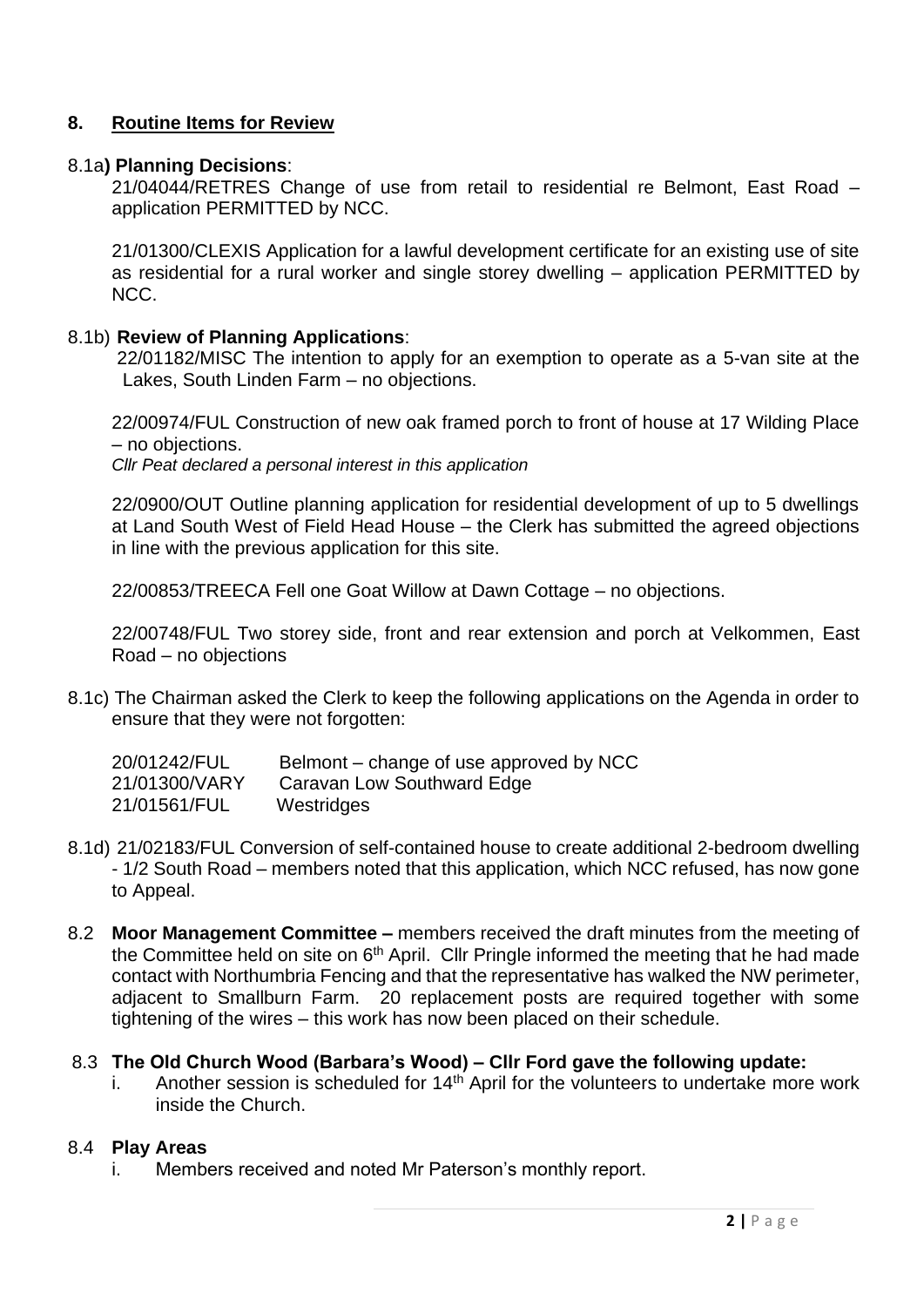- ii. The new token box at the MUGA appears to be working well. Cllrs Douglas and Boyle are looking at fixing a new backing board and protection for the token box during the summer.
- iii. The Clerk has contacted Mr Moore, a trustee of Adamsons Park, and confirmed that no works have been scheduled to the Park at this time.
- 8.5 **Allotments** The Clerk reported that she has issued tenancy documents for the vacant plot number 8 and is awaiting their return.

# 8.6 **Village Maintenance Review**

- i. Car Parking on Common members agreed to look into the issue of sourcing a selflocking mechanism for the gate as it is often being left open. It was thought that the bar is too low for the cleat on the roadside.
- ii. Archies Pond Project Update Mr Paterson gave a verbal report including: the surfacing of the footpaths is now in situ. It is still to settle in places and once it has, he will revisit the site to compact down the surface. The decking arrived at the site, but no official notice of delivery was received so it was returned to the depot. Mr Paterson is to contact Marmax to ask for the decking to be redelivered. Additional drainage piping has been fitted at the site.
- iii. Ash Dieback no response has been received from NCC as yet.
- iv Tree Issues Cllr Boyle attended the site of the fallen trees at Harelaw, where he found that none were presenting any hazards to the public. The Clerk was asked to schedule a visit of the Tree Surgeon to the area to see if they are in agreement. Cllr Douglas informed the meeting that Northern Powergrid had been looking at the trees in the Village with regard to power lines.
- v. Members considered a request for a larger litter bin to be installed on the Common. A problem could be in the emptying of the bin i.e., getting a vehicle to the area. One solution would be to ask football users to make provision for their own rubbish. The Clerk will ask NCC representatives if they have noticed any problems with litter in the area. Cllr Boyle was tasked with speaking to the football teams.
- 8.7 **LPC Website** nothing to report.
- 8.8 **Longhorsley Tree** The next edition to include the Queen's Jubilee Event including the recipe for the Queen's Quiche, Archies Pond and planting trees.
- 8.9 **Donation Requests** none received this month.
- 8.10 **Village Hall Committee** the minutes of the meeting held in April will be distributed to members when received.

### **The meeting was adjourned at 8.00 pm to allow parishioners to speak**

i. Mr Foster raised several issues including the need for edging to be more sustainable at Archies Pond and also that the coping stones on the feature wall need to be securely cemented back in place. He also raised the issue of increased litter and debris on the Common. He and members felt that the football organisers need to tidy-up the field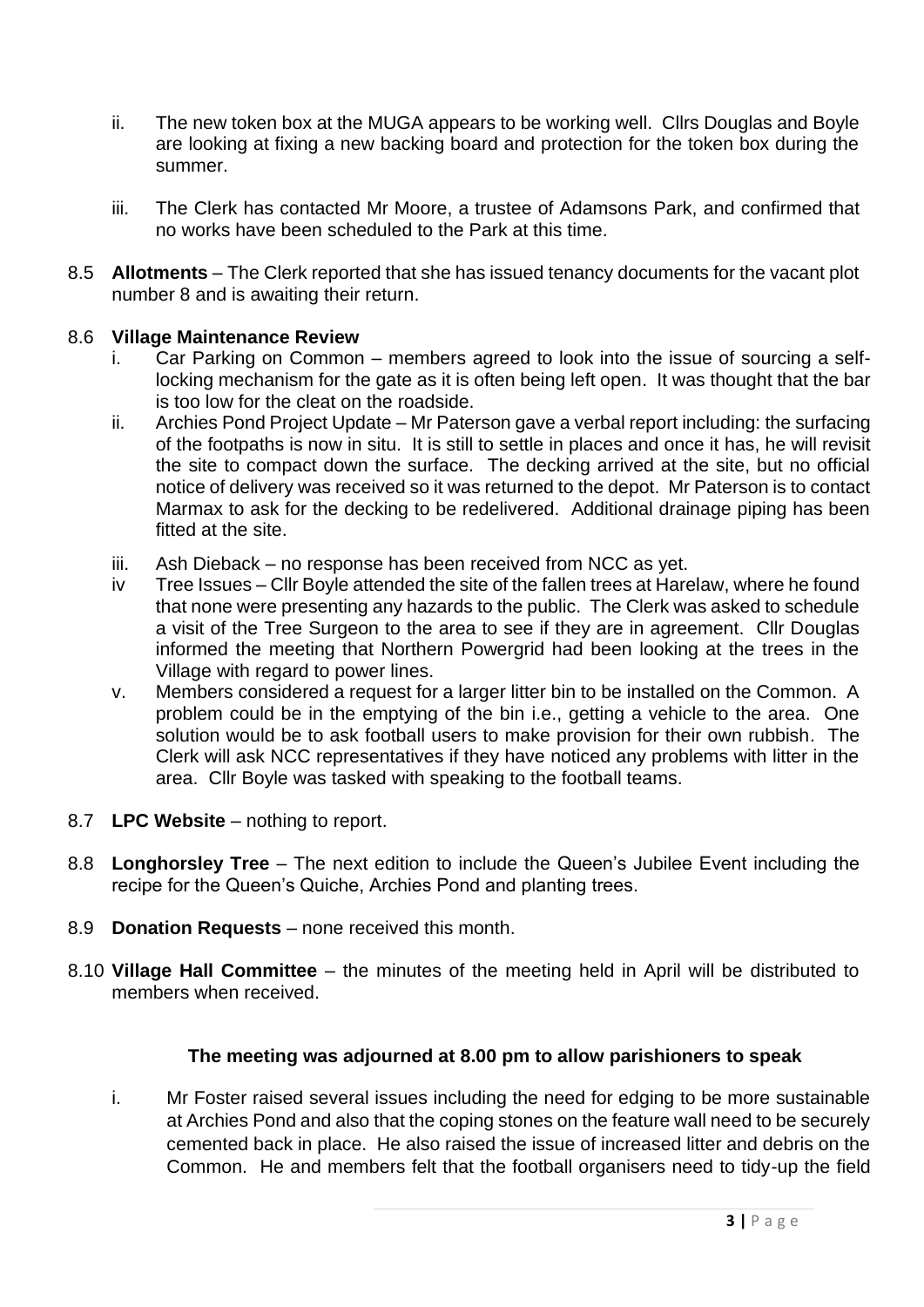after matches. Members thought that once the storage units are in situ that the nets and other items will be stored away.

ii. Mr Alcock raised the issue of speeding and dangerous driving on the A697 at Wilding Place. He has witnessed a lorry going on the wrong side of the bollard in order to pass a slow-moving tractor. He believes that as the new developments come on board, the new houses will mean an increased volume of traffic, which will add to the problems. The Clerk agreed to write to Cllr Sanderson on this matter.

# **No other issues were raised and the meeting recommenced at 8.25 pm**

### **9. Items Carried Forward**

### 9.1 **Housing Developments in the Village**

- a) **South Road Development** nothing to report at this time.
- b) **East Road Development** the Clerk informed the meeting that the draft documents had been sent to our solicitor who forwarded them onto the vendors Agent for comments – so far nothing has been received.
- c) **Kirkup's Corner** Following the site visit with the Planning Inspector, a decision is still awaited.
- 9.2 **Neighbourhood Planning** nothing to report at this time.
- 9.3 **Village Green Issues** the Clerk will chase-up this item and escalate the issue to Cllr Sanderson.
- 9.4 **Welcome Letters** none issued this month.

# **10. Other Agenda Items**

- 10.1 Email from the Green Lane Association re "off-roading" members noted their comments.
- 10.2 Community Award members received the nominations and in line with current practice, the person/persons with the most nominations were endorsed as the winner. The award, certificate and bubbly, will be presented at the Annual Assembly on 4th May to Jan Chisholm and Tanya McCurly, jointly, for their outstanding work, helping and supporting the community during and following Storm Arwen.
- 10.3 Queen's Jubilee the Clerk informed the meeting that there was still no news about the grant she had submitted for £500 funding to NCC. The lighting of the Beacon will take place at 9.45pm on Thursday  $2^{nd}$  of June. Cllr Pringle will investigate the use of a sound system for the event so that traditional music, such as the last night of the Proms, can be played.

# **11. Other Items for Information: none**